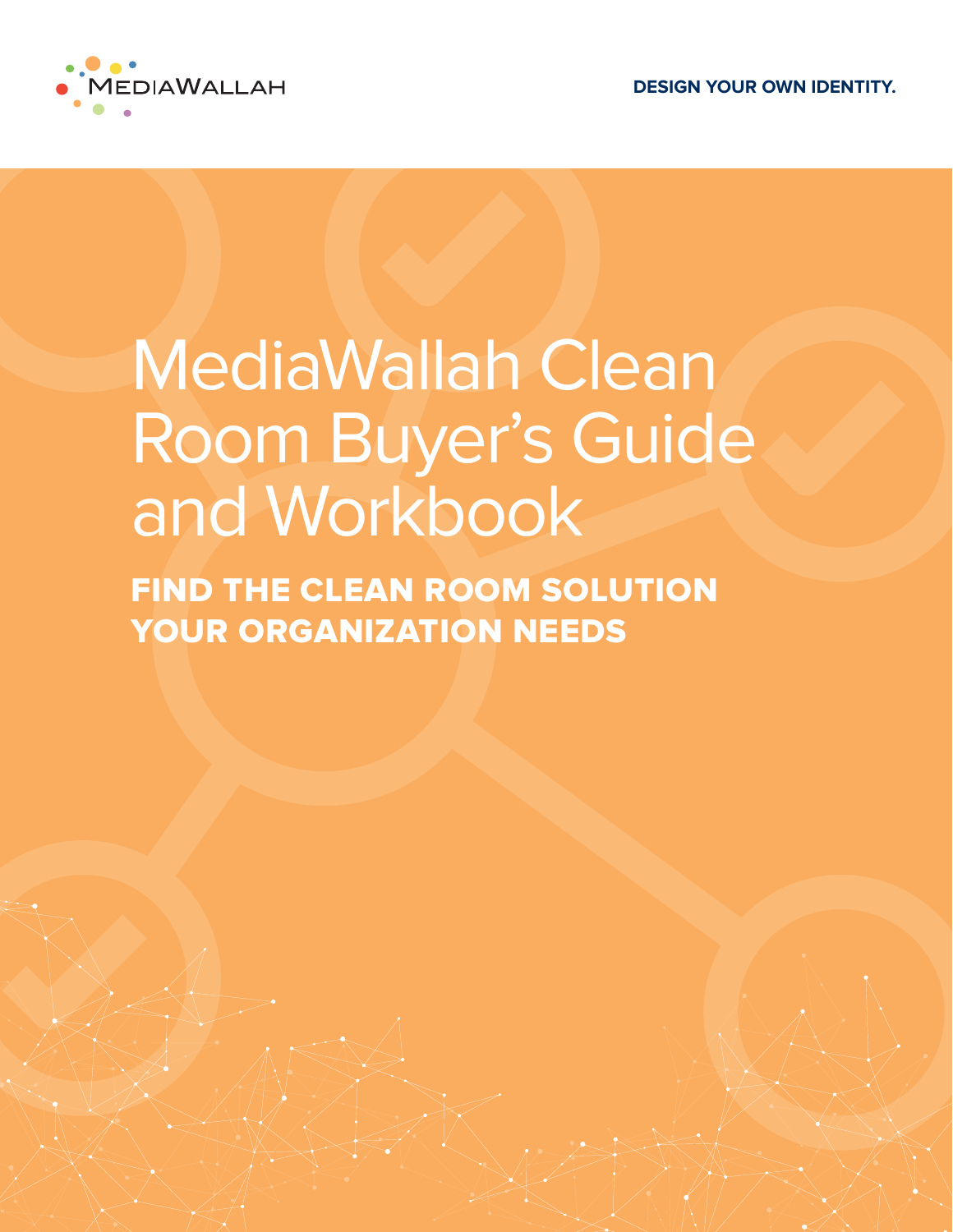# Introduction

### **THE CLEAN ROOM ERA IS HEADING INTO FULL SWING, AND IT'S EASY TO SEE WHY.**

As first-party data becomes the new "marketing currency," brands and publishers rely on clean rooms to ensure transactions are fully secure – and highly effective. Indeed, [per one Gartner forecast](https://www.marketingdive.com/news/omnicom-data-unit-taps-infosum-tech-to-expand-clean-room-capabilities/600559/) 80% of marketers with media budgets of \$1 billion or more will be using clean rooms by 2023, and up to 500 deployments were active or in process by 2020.

But while marketing and revenue leaders know they need to adopt clean rooms, finding the right clean room can be easier said than done. The clean room market is diverse and rapidly evolving, and the stakes for hitting the ground running are high.

The good news is that you don't need to select the best clean room from all the available options. You need to find the right clean room for your organization. That's where this workbook comes in. By the end of the content and exercises that follow, you and your teams should have a far clearer picture of your company's unique security and data management needs, a clearer sense of the stakeholders you'll need to bring into your journey with you, and an initial list of clean room providers that are likely to meet your demands.

This is important work that we think will set you in good stead for the data deprecation to come. But before diving in, it's important to know what a data clean room is – and why it's becoming crucial to the marketing tech stack in the new data landscape.

If you're already well-versed in clean rooms and data, skip forward to Page 4.

**The good news is that you don't need to select the best clean room from all the available options. You need to find the right clean room for your organization.**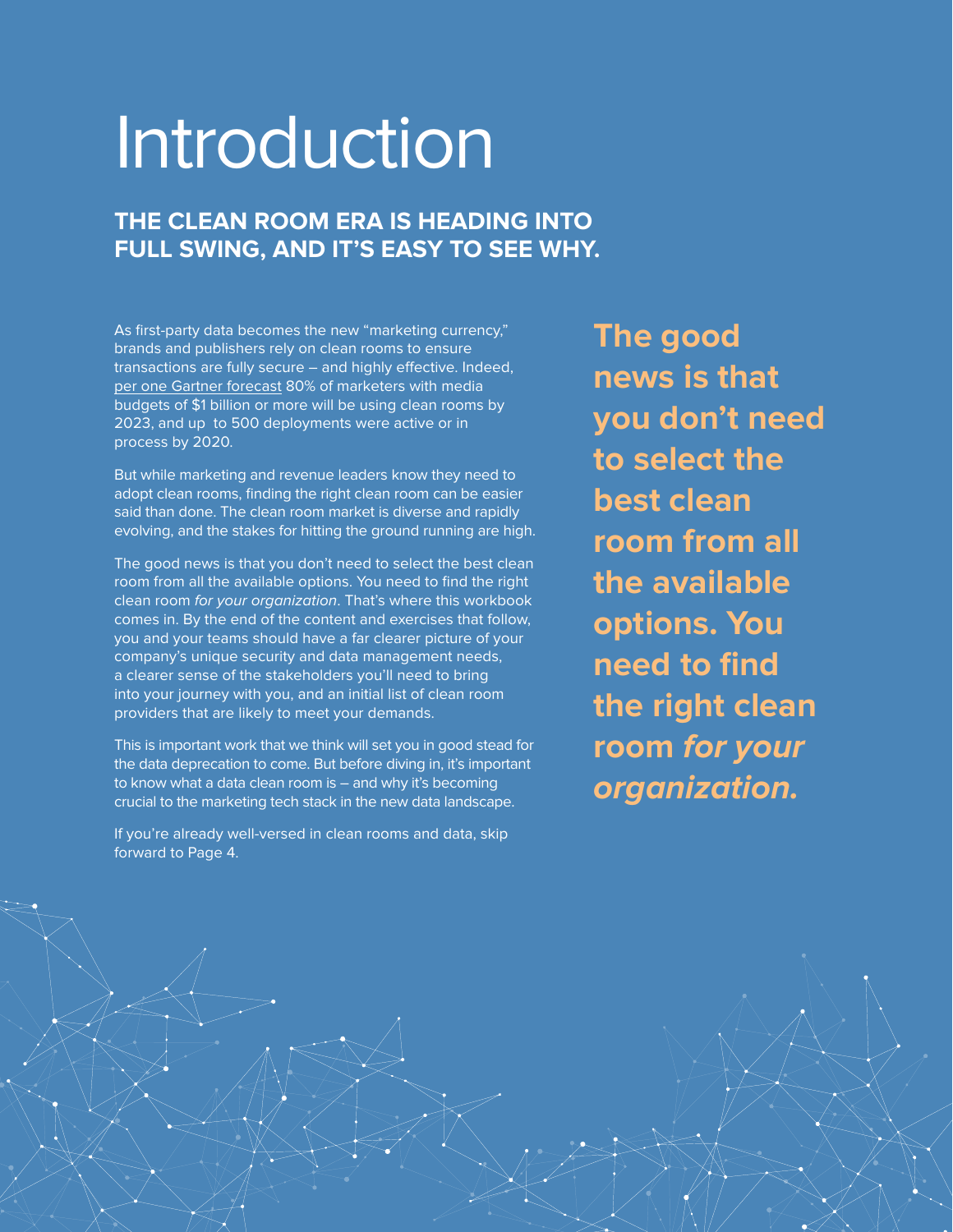# Clean Rooms 101

# **DEFINED: WHAT'S A CLEAN ROOM?**

As Forrester [defines](https://www.forrester.com/report/title/RES175476): a data clean room is "a secure platform where brands can access advertising data and use it for targeting, measurement, and analysis. The advertising performance data provided in a clean room is aggregated and has controls to ensure privacy."

Rather than passing sensitive data back and forth directly, organizations share their data securely with a clean room—which then reports back high-level findings about the data to both sides.

For instance, say you'd like to target a user who has opted in to your CRM with the email janedoe@mail. com, and you want to know if you'll likely find her on a major publisher site. You can't simply "ask" (via automated channels) if janedoe@ mail.com is in the publisher's registered user lists. Even with standard encryption (or hashing) in place, a customer's email address is too sensitive to pass along directly.

Instead, you and the publisher can both share your email lists with the clean room platform,

which will compare the lists and report back on percentage overlap between them. If there is, say, a 95% overlap between your list and the publisher's, the chances of reaching the customer tied to janedoe@mail.com is high. You and your publisher partner can go through a similar process for analytics after the fact, comparing your target customer data with the publisher's information about registered visitor behavior.

### **THE SHIFT: WHY FIRST PARTY DATA BUILDS A CLEAN ROOM WORLD**

In programmatic advertising, brands and publishers have had well-established channels to compare their own audiences with that of their partners via third-party identifiers like thirdparty cookies and mobile ad IDs (MAIDs). Because these identifiers are both anonymous and already available publicly, they let advertisers and publishers exchange audience information without exposing sensitive data.

But now, third-party IDs are being phased out due to new legal along with self-imposed regulations. As a new currency, brands and publishers now turn to highly curated, often personally identifiable first-party identifiers including customer emails, IP addresses, and proprietary CRM lists. This entrusted data can be highly sensitive for customers, brands, and publishers alike—making it impossible for partners to simply compare audience lists directly. Clean rooms provide the safe intermediary both sides need.

**As first party data takes center stage, clean rooms will only become more crucial in the marketing data stack.**



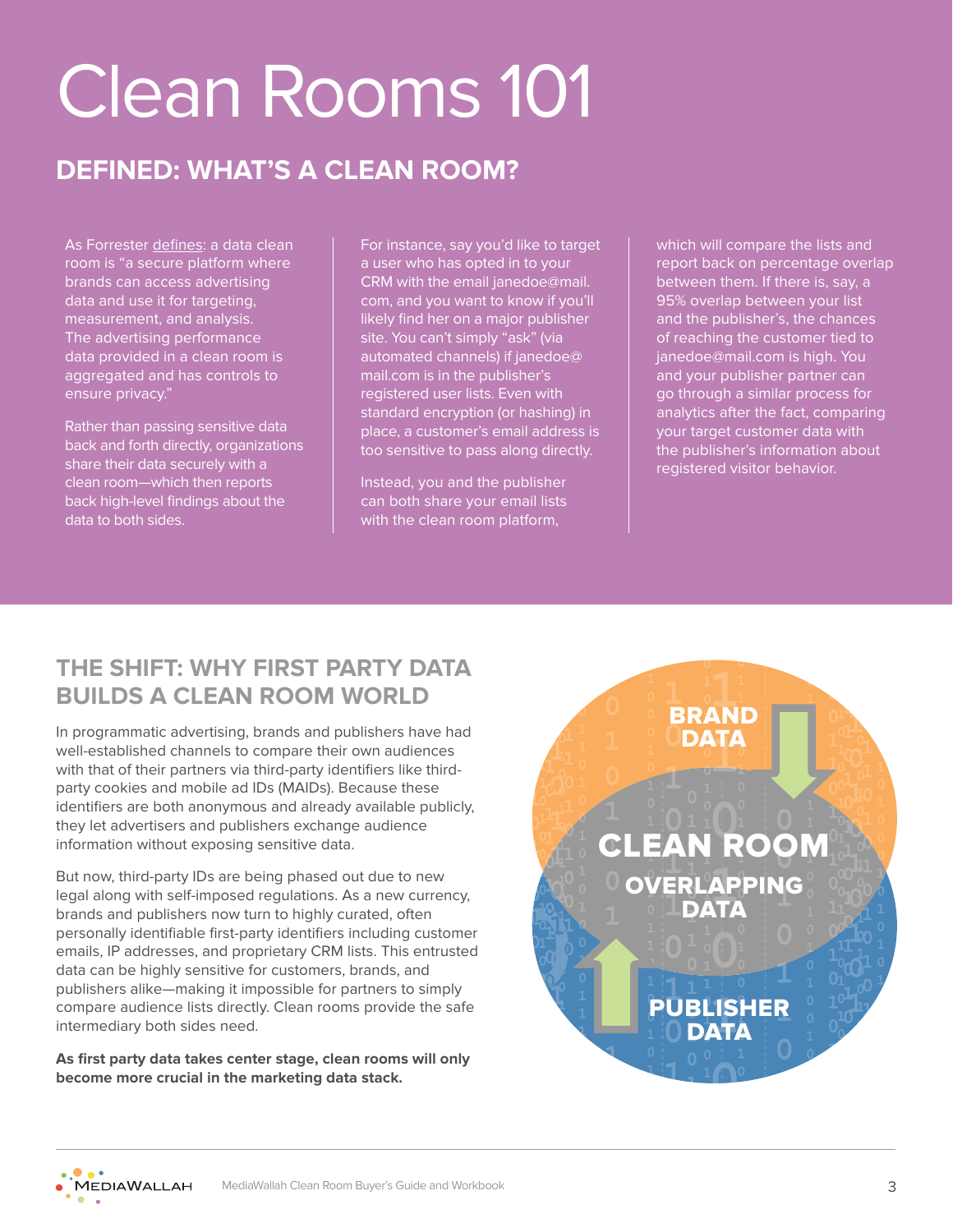# The Three Key Clean Room Features That Matter Most

With so many strong offerings on the market at a wide range of price points, what feature set should you seek in your room provider? One place to start is by looking to clean rooms' core purpose: Enabling secure, effective data matching with partners across the ecosystem. In our market research we found that sophisticated brands returned again and again to these three themes – and as a result focused on finding clean room partners that delivered on security, effective data matching, and interoperability.

To be sure, other factors from analytics to UI should be crucial in your ultimate decision. But we recommend these three factors as the three core starting points from which to begin your "long list." Below you'll find an overview of how to match each three factor with your business needs.



### **SECURITY: On Premise vs. Off-Premise Data Access**

From a security standpoint, the level of protection you need will depend on a combination of your company's security culture and the data sets you're looking to match. Factors to consider include data regulations in your industry and region; how broadly or narrowly your users have permissioned your data usage; and whether your data is more operational (like a dataset of users who have

opted in to marketing emails) or are core assets (like lists of likely high-value intenders for a core product).

With your data security profile ready, you can ask what level of protection you'll need from your clean room platform. When it comes to data security, protection hinges largely on one question: How does the clean room access your data? In some clean rooms, parties securely pass data off-premise and into the platform's data warehouse for analysis. In others, the platform analyzes your data from within your own secure on-premise environment – and uses a complex system of digital "keys" and ciphers across multiple nodes to align the information between partners.

The safeguards that "off-premise" clean rooms put in place are more than secure enough for many brands and use cases. However, the most security-sensitive brands will only work with clean room platforms that can ensure on-premise analysis: They've laid out extensive security infrastructure to keep their sensitive data secure, and do not want to run any risks of passing their data beyond their walls.



**MEDIAWALLAH**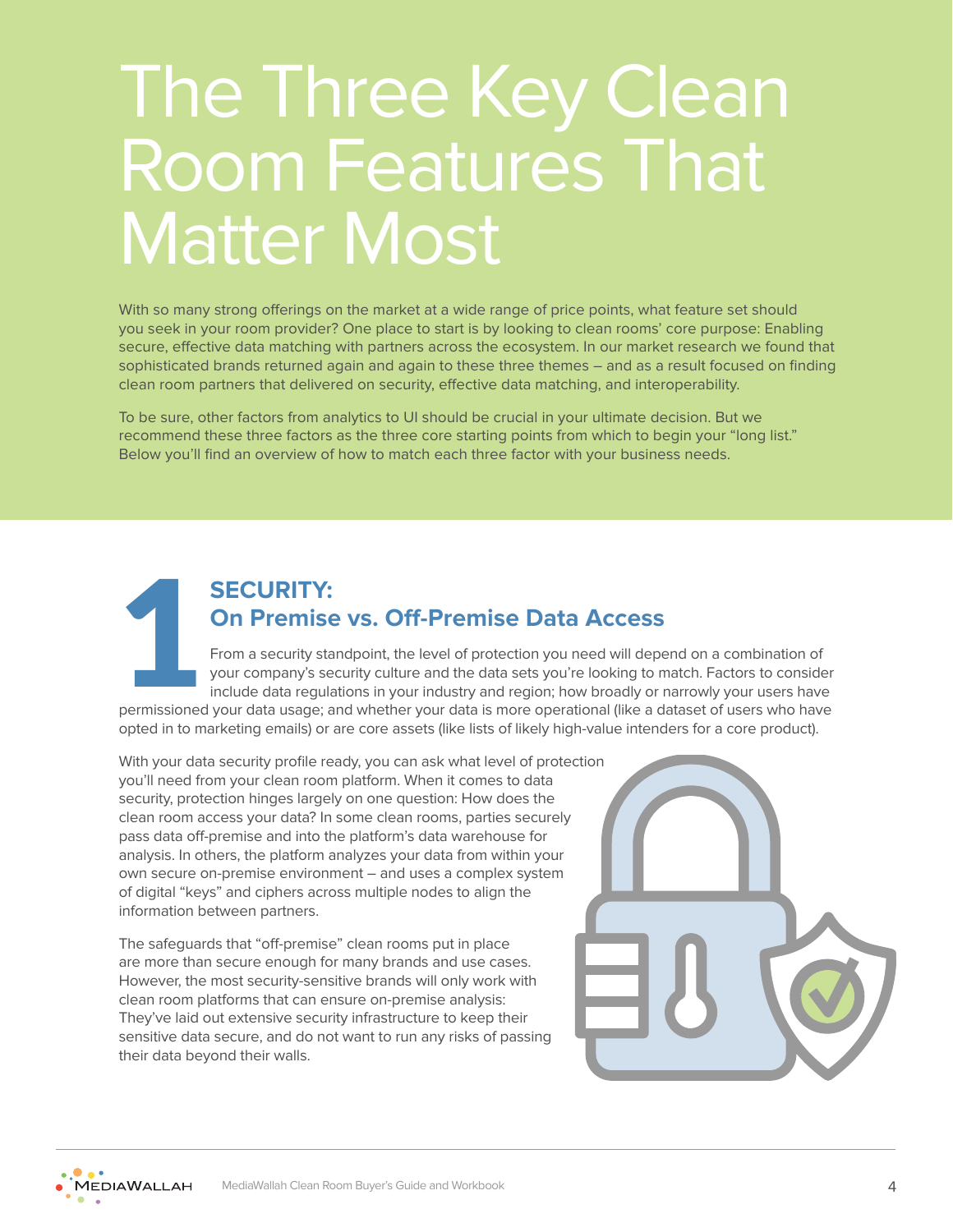## **INTEROPERABILITY: Managed Service vs. Self-Service**

While some of your partners might work with the same clean room providers as you do, many others across the ecosystem likely will not. As a result, you'll inevitably work with as many as dozens of clean rooms or more at a time in the coming years. Corralling insights and activation across these "hermetically sealed" data environments will become a core challenge–and **2** 

clean room interoperability will become critical.

While it's partially a technical issue, clean room interoperability largely comes down to workflow and management that comes with issues like porting data across platforms and the legal liabilities of multiple partners. Some clean room providers – which we dub Managed Service solutions – take that interoperability work "off your plate." Others, which we call Self-Service, give you the technology but leave the interoperability up to you. Depending on your organization, each option has its pros and cons:

- **Managed service** handles all of the interoperability issues – from migrating data to handling legal aspects and liability – on behalf of the client. At the same time, managed service companies are often a black box, obfuscating granular data a company might need to make more precise targeting decisions. For instance, they might convey that 95% of the data shared with a partner audience is aligned – which is helpful for making media buying decisions; but it won't say which specific hashed emails fell outside of that window.
- **Self-service** provides access to the clean room technology platform only. Self-service offers zero help on collaborating with partners across the ecosystem—for any partner that has a different platform, it will require migration work to be done in-house or by a third party. Self-service providers also do not take liability for data mishaps like bad



uses of the data, leakage, or other problems; plus clients need to have the resources to manage the workflow. Without a managed service business to "protect," self-service providers are often free to be more open about the data. For this reason, self-service platforms typically give clients far more granular data about their audience and how it aligns with data sharing partners.

Self-service works best for organizations with enough resources to handle data partnerships at scale—such as ad agencies, large brands and publishers with their in-house data an media teams, and tech middle-men with a wide range of built-in partners.

Managed service is often best for organizations without the in-house resources to handle multiple clean rooms on their own, that are willing to forgo some of the insights and control they would get if they managed the process themselves.

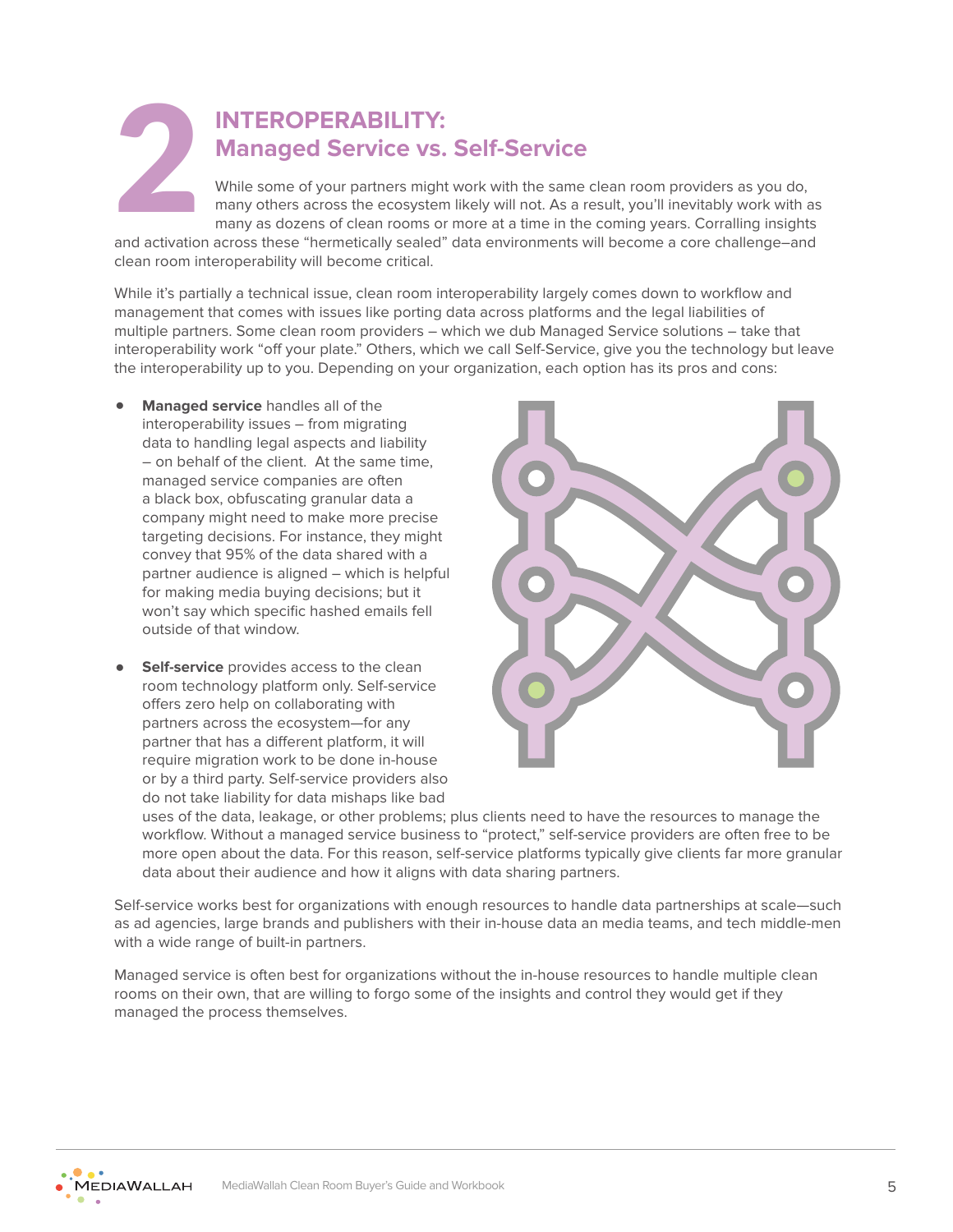# **MATCHING: Externally Integrated vs. Built-In Identity** Clean rooms' core function is to match your and your partners' data sets – but a data set<br>
Clean rooms' core function is to match your and your partners' data sets – but a data set<br>
Continuing the example of janedoe@email.

Continuing the example of janedoe@email.com from above:

**1**

Let's say a customer has opted in to your email list with the address janedoe@email.com, but has registered at your partner's site with her other address, jdoe123@site.com.



She's opted in to receive messaging from both your organizations—but simply matching email lists won't tell you that.



Multiplied across lists with millions of customers, these "unmatchable" identifiers translate to missed opportunity at scale.

To make sure you're matching customers – not just data – you'll need identity resolution. Identity resolution ties the full universe of customer identifiers to your and your partners' customer data sets – telling you both, for instance, that janedoe@email.com and janedoe@email.com both represent the same individual.



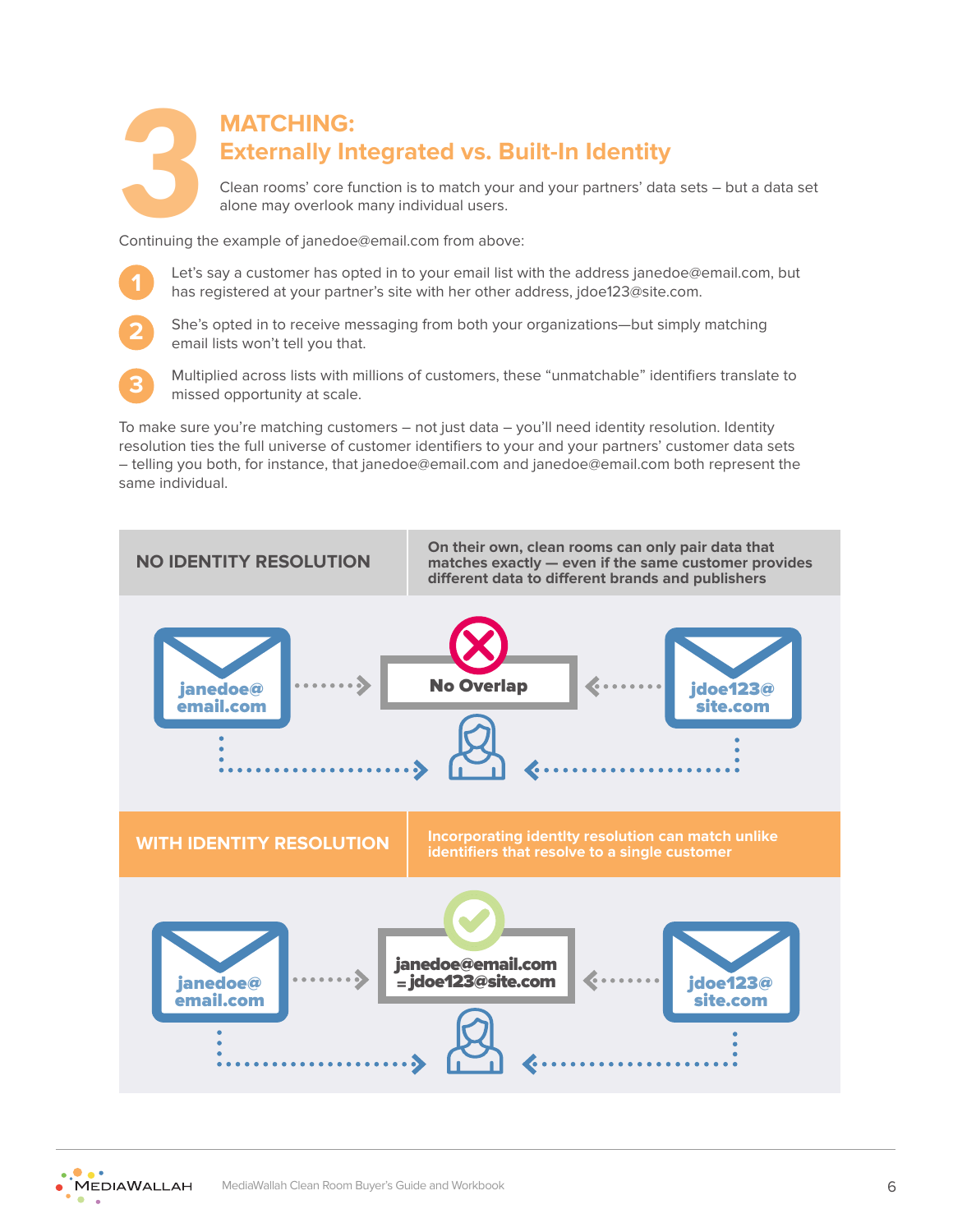Many clean room providers bring identity resolution into the mix, but in different ways. Some offer integrations with external clean room providers. Others have identity resolution built directly in to their solutions.

As with security and interoperability, the solution you need depends largely on your use case. If you're using clean rooms to closely match one data set with another – for marketing activation or analytics, for example – then built-in identity makes the most sense. External integration means another point solution to handle, plus the inevitable loss of data fidelity and insight as the data transfers from clean room to identity partner to brand and back. Built-in analytics creates a single data "pipe" that solves these problems.

But at the same time, there are some clean room use cases where built-in identity may not be nearly as important. For instance, if you're comparing brand and publisher audiences to answer "focus-group" type questions like what kinds of content likes or the music they prefer, match rates matter much less. For directional questions like these, having identity in the mix is much less critical.

**The solution you need depends largely on your use case. If you're using clean rooms to closely match one data set with another – for marketing activation or analytics, for example – then built-in identity makes the most sense.**

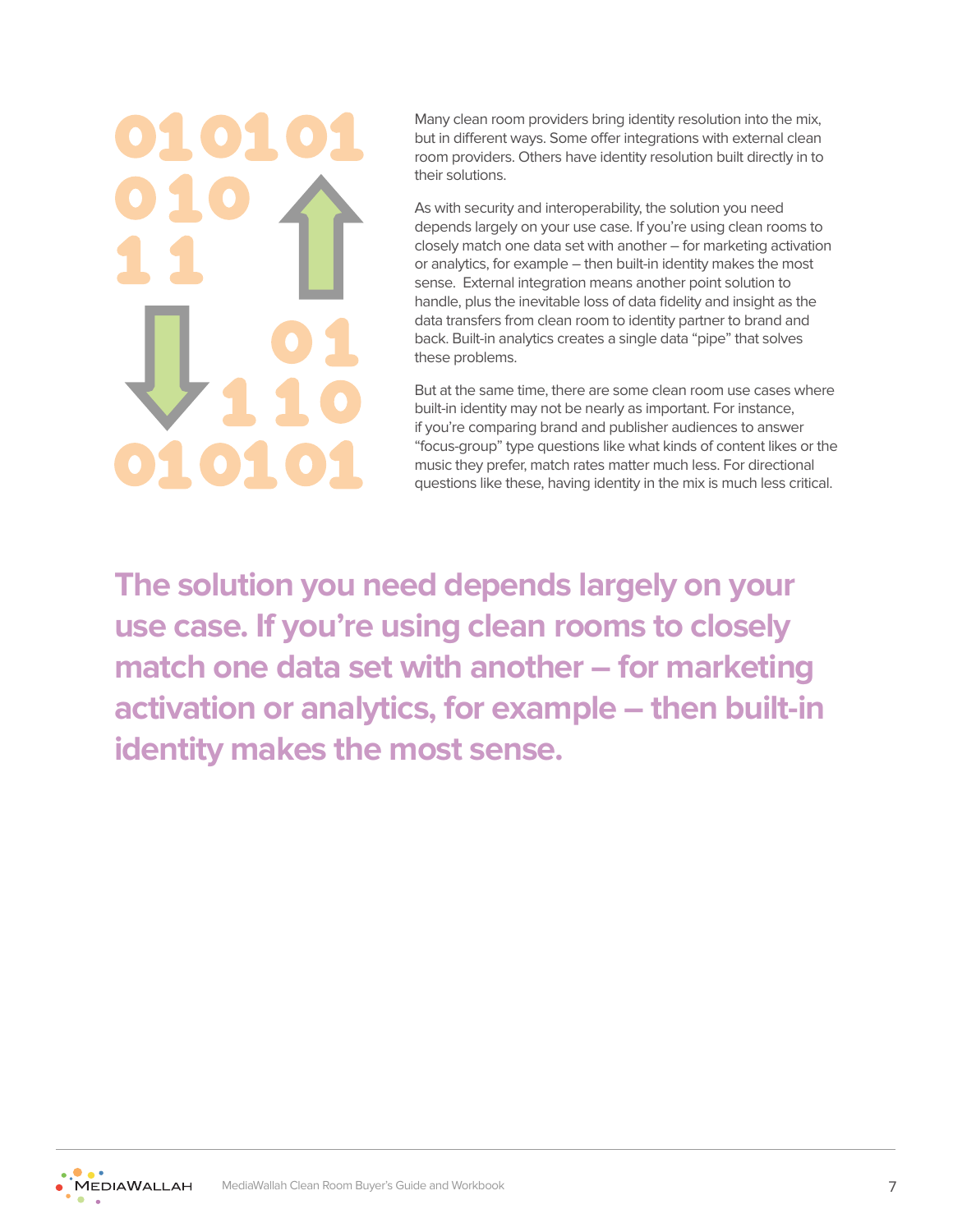# Self-Assessment

### **GET YOUR CLEAN ROOM PROFILE**

Answer the questions below to score how much support you require from each of the core clean room functions: security, interoperability, and data matching. You'll likely need the input of other key stakeholders – such as the CIO, CPO, or legal team – to get the full answer to many of these questions. We've left a space beside each question for you to note whose help you'll need if any.

After you've scored yourself, turn to the buyers' guide for market insight into the right clean room provider for your business and use case.

| <b>QUESTION</b>                                                                                                                                                                                                                         | <b>ANSWER</b> | <b>ADDITIONAL STAKEHOLDERS TO ASK</b> |  |  |
|-----------------------------------------------------------------------------------------------------------------------------------------------------------------------------------------------------------------------------------------|---------------|---------------------------------------|--|--|
| How regulated is data in your industry?<br>Regulated industries include Finance and Pharma. 0 = minimal regulation,<br>$3$ = highly regulated                                                                                           |               |                                       |  |  |
| On a scale of 1 - 5, how concerned are your customers about privacy/data<br>security? 5 is the most concerned.                                                                                                                          |               |                                       |  |  |
| On a scale of 1 - 5, how much do you intend to use user data protection as<br>a key strategic position? 5 is the most vigilant.                                                                                                         |               |                                       |  |  |
| Assess your company's security's culture. On a scale of 1 to 5, to what<br>degree does your company seek to avoid / is your company concerned<br>about each of the negative outcomes below? 1 is lowest priority, 5 is highest.         |               |                                       |  |  |
| <b>Exposed user PII</b>                                                                                                                                                                                                                 |               |                                       |  |  |
| Data leakage to competitors                                                                                                                                                                                                             |               |                                       |  |  |
| "Creepy" targeting after data is leaked on supply chain                                                                                                                                                                                 |               |                                       |  |  |
| Other Concerns (Rank each in its own row)                                                                                                                                                                                               |               |                                       |  |  |
| $\mathbf{1}$                                                                                                                                                                                                                            |               |                                       |  |  |
| 2.                                                                                                                                                                                                                                      |               |                                       |  |  |
| What uses are my 1PD permissioned for?<br>Broad / All Uses: 0 points   Up to 5 Uses: 1 Point   Under 5 Uses: 2 Points                                                                                                                   |               |                                       |  |  |
| On a scale of 1 - 5, how proprietary is the data you're transacting on? 5 is<br>the most proprietary. Minimally proprietary includes general operational/media<br>data; highly proprietary includes LTV information for a core product. |               |                                       |  |  |
| <b>TOTAL</b>                                                                                                                                                                                                                            |               |                                       |  |  |
| <b>0 - 11 Points. Minimal security sensitivity</b><br><b>Scoring:</b><br>12 - 22 Points. Mid Level security sensitivity<br>22 - Above. High security sensitivity                                                                        |               |                                       |  |  |

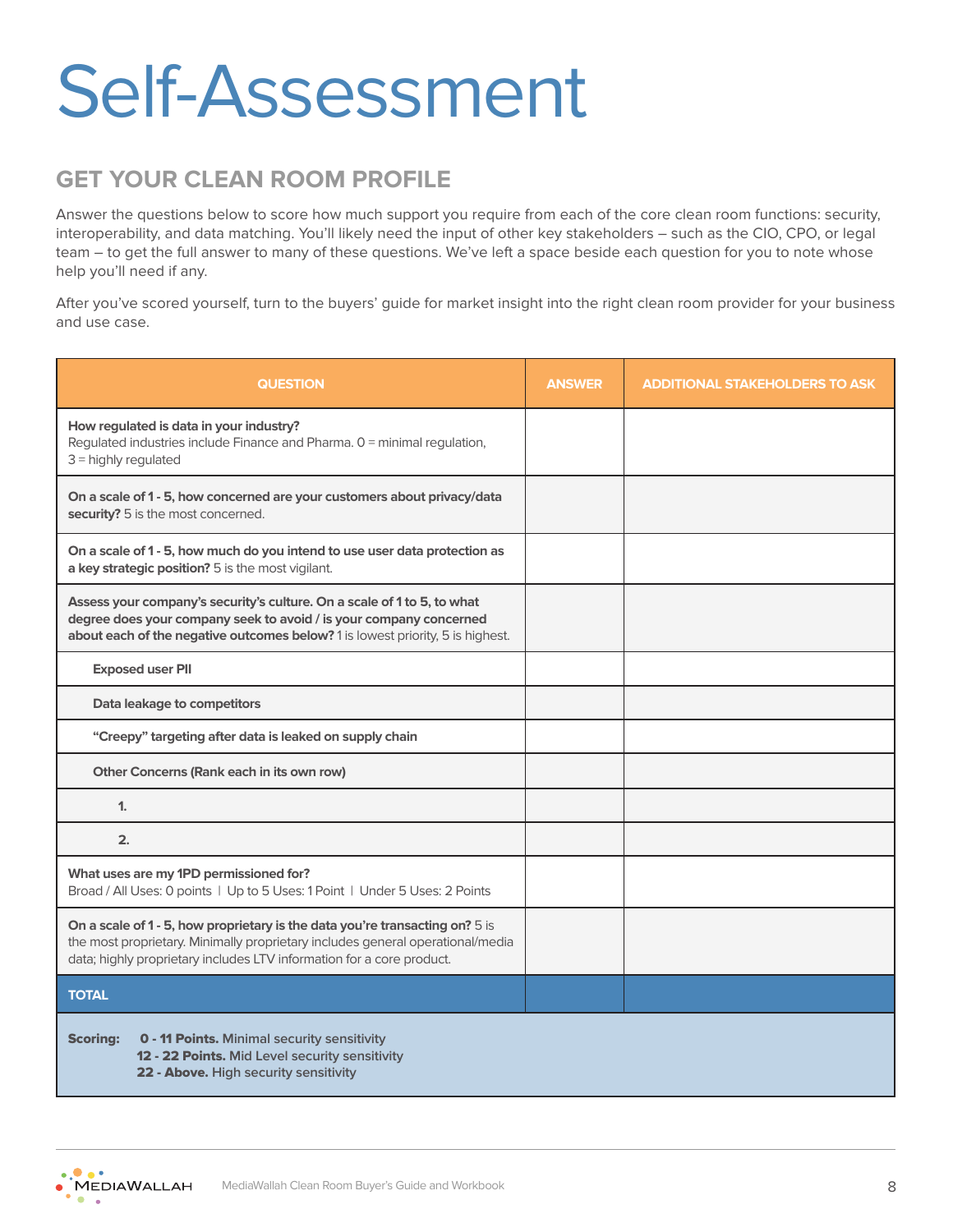### **INTEROPERABILITY SELF-ASSESSMENT**

| <b>QUESTION</b>                                                                                                                                                                            | <b>ANSWER</b> | <b>ADDITIONAL STAKEHOLDERS TO ASK</b> |
|--------------------------------------------------------------------------------------------------------------------------------------------------------------------------------------------|---------------|---------------------------------------|
| How many countries do you operate in?                                                                                                                                                      |               |                                       |
| How many walled gardens do you work with?                                                                                                                                                  |               |                                       |
| How many major open web publishers (eg Disney, NBCU, Paramount)<br>do you work with?                                                                                                       |               |                                       |
| Tech stack: How many of the technologies you work with currently are<br>powered by first-party cookies?                                                                                    |               |                                       |
| Do you have a strategy in place for pseudonymously recognizing<br>unauthenticated users on your website? Yes = 1, No = 0                                                                   |               |                                       |
| As third-party cookies leave the ecosystem, how many alternative<br>identifiers do you plan to use in digital marketing as a replacement?<br>Under Five = 0 Points, Five or More = 1 Point |               |                                       |
| <b>TOTAL</b>                                                                                                                                                                               |               |                                       |
| <b>Scoring:</b><br><b>0 - 13 Points. Minimal security sensitivity</b><br>14 - 24 Points. Mid Level security sensitivity<br>25 - Above. High security sensitivity                           |               |                                       |

## **DATA MATCHING SELF-ASSESSMENT**

| WHAT ARE YOUR PRIMARY DATA ALIGNMENT NEEDS / USE CASES? Check all that apply. |                   |  |  |  |
|-------------------------------------------------------------------------------|-------------------|--|--|--|
|                                                                               | Activation        |  |  |  |
|                                                                               | Analytics         |  |  |  |
|                                                                               | Audience Insights |  |  |  |

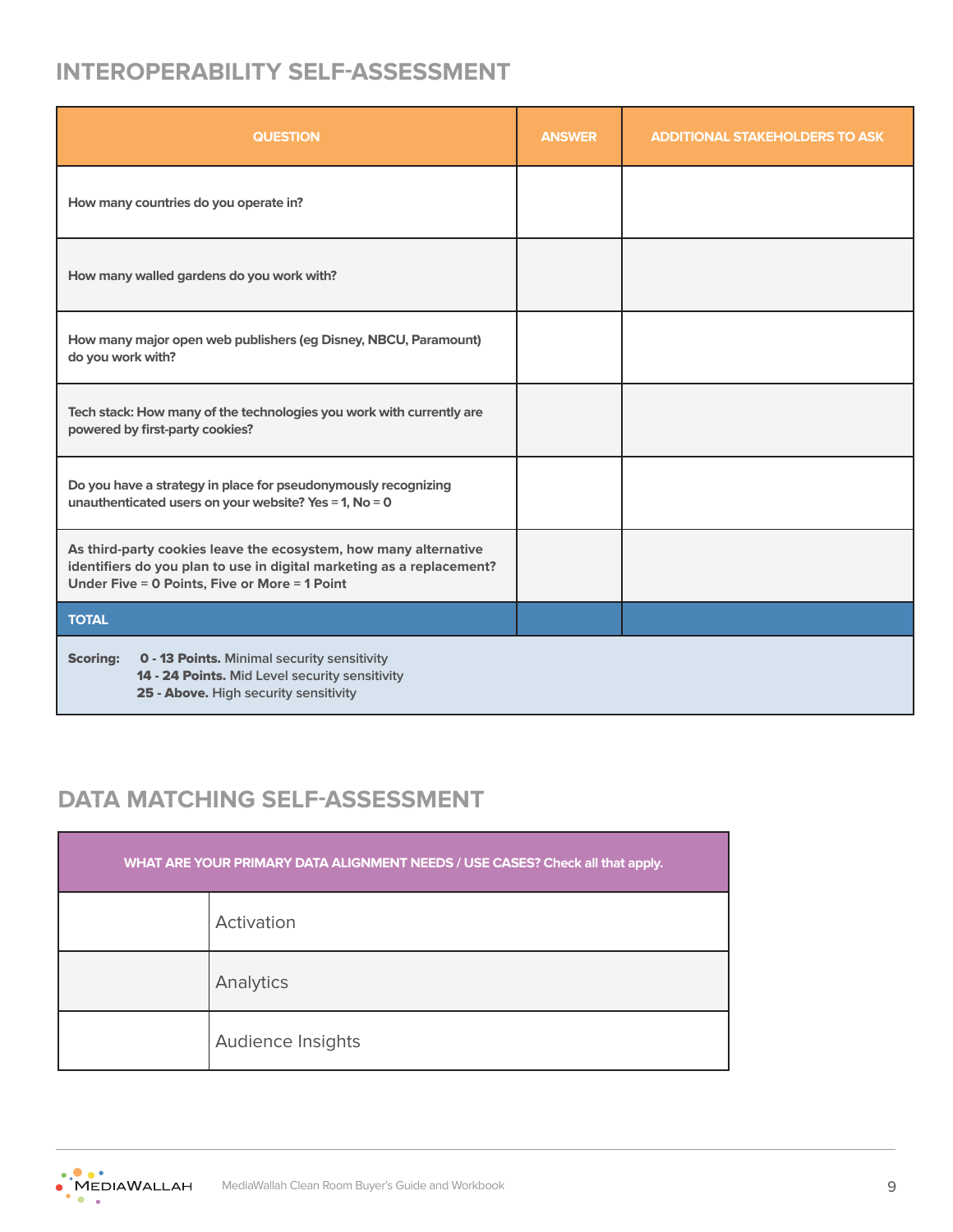# Buyers' Guide

Given your brand's needs, which clean room partner is the best fit for your organization? The chart below can help you decide. We've populated this chart based on our extensive market research we put into building our own solutions

|                     | <b>SECURE DATA SHARING:</b><br><b>ON-PREMISE, OFF-</b><br><b>PREMISE, OR BOTH?</b> | <b>SELF SERVICE OR</b><br><b>MANAGED SERVICE?</b> | <b>NATIVE OR EXTERNALLY</b><br><b>INTEGRATED IDENTITY</b><br><b>RESOLUTION?</b> |
|---------------------|------------------------------------------------------------------------------------|---------------------------------------------------|---------------------------------------------------------------------------------|
| hobu                | <b>Off Premise</b>                                                                 | Self-Service                                      | Integrated                                                                      |
| <b>INFOSUM</b>      | <b>Off Premise</b>                                                                 | Self-Service                                      | Integrated                                                                      |
| /LiveRamp           | Off Premise                                                                        | <b>Managed Service</b>                            | <b>Native</b>                                                                   |
| OOOO<br>DEDIAWALLAH | Both On and<br>Off-Premise                                                         | <b>Both</b>                                       | <b>Native</b>                                                                   |

**Want to discuss your results or your clean room needs in more detail? We'd love to hear from you.** 

> [Make an appointment for a meeting](https://mediawallah.com/contact/)  [with our team today.](https://mediawallah.com/contact/)